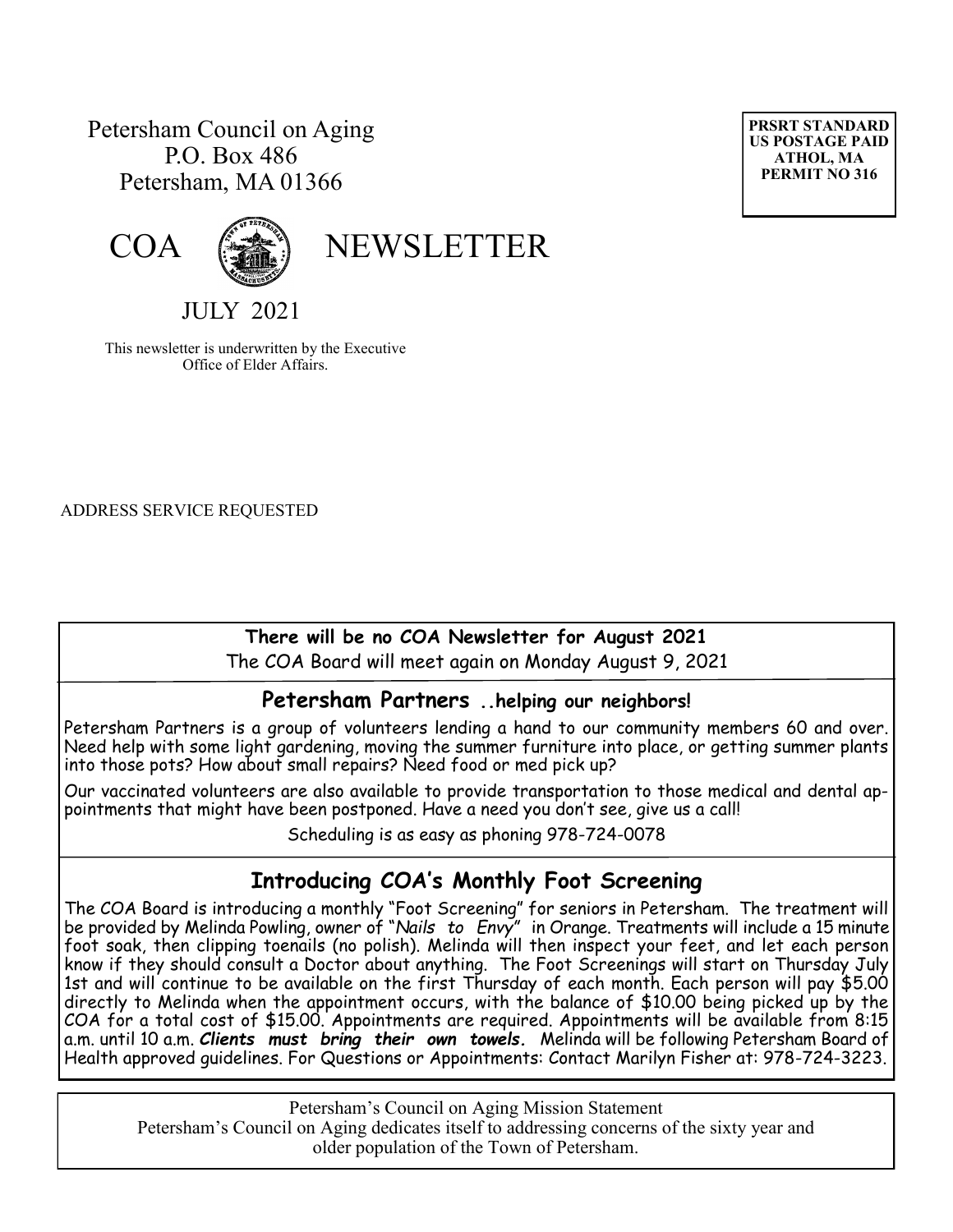# **PETERSHAM EVENTS AND NOTICES**

### **Annual Congregational Church Fair and Tag Sale**

**Where:** At the Congregational Church grounds - 21 North Main Street **When**: Saturday, July 17th **Time:** 9 a.m. to 1 p.m.

### **Congregational Church Take Out Dinner**

**What:** BBQ Chicken Dinner **Where:** Congregational Church - 21 North Main St. **When**: Saturday, August ? **Pick-up Time**: 5:30 p.m. **Price**: TBD.

#### **For Information and Reservations Call: Janice Olson: 978-724-3362**

Watch for Church Sandwich Sign for further Information as Date /Price was not available at press time.

### **Petersham Friday Market**

Visit the Friday Market on the Petersham Common every Friday from 3 to 6 p.m. The Market Features area grown produce, fresh food, local artisans, and live music.

### **Petersham Art Center**

The Art Center is currently open Thursday through Sundays, 12 Noon to 4 p.m.

### **St. Peter's Church Sunday Mass**

St Peter's new Priest, Father Mateus Souza, will officiate mass starting the first Sunday in July.

# **Petersham Memorial Library Book Discussion Group**

#### *All Creatures Great and Small* **by James Herriot**

### **Wednesday, July 21, 7 p.m.**

Ask and you shall receive—you wanted light fare and we've got just the thing! We could all do with some lighter reading these days and what's more heartwarming than James Herriot's humorous classic, which draws on his experiences as a young veterinarian in Yorkshire? Whether it's an old favorite or new to you, this is sure to be a fun discussion.

#### **We will meet to discuss the book via Zoom on July 21 at 7 p.m. Copies are available in multiple formats**.

To reserve a copy and to register for the discussion.

Please contact us at: 978-724-3405 or at: [PetershamLibraryRequests@gmail.com](mailto:PetershamLibraryRequests@gmail.com)

# **COA BOARD NOTES**

- The COA Board met on June 14, 2021 at 10:00 a.m.
- May 10, 2021 Board **Meeting Minutes** were approved as read.
- **Treasurer's Report** was read and approved.
- **Reminder:** Grab n Go Lunches will continue through July and August.
- **Enrichment programs:** Storyteller Davis Bates & Musician Dan Kirouac will be rescheduled once indoor meals resume. Cultural Council has extended their grants. Watch for updates.
- **Health Programs:** Foot Screening program was discussed. See details on front page.
- **Fitness Programs:** Chair Yoga, Floor Yoga and Tai Chi will all resume in the Fall.

**Discussions:**

- **(1)** The Board continues to look for **new members**. Interested: Contact Kay Berry at 978-724-6610
- **(2)** Phil Hanno is looking into a possible trip to a WooSox Baseball game in Worcester as well as trips organized by a company called Lake Shore Tours. He is also still researching cost of bus and tickets for a trip to the **Big E** since the Fair has announced it will be fully open this year.
- **(3)** Kay reported on updated information provided to her from the Board of Health.
- (4) The COA will be looking for a new kitchen manager to start when COA meals are again served in the Lower Town Hall.

*The next Board meeting will be on: Monday, August 9, 2021 at 10 a.m. in the Lower Town Hall.*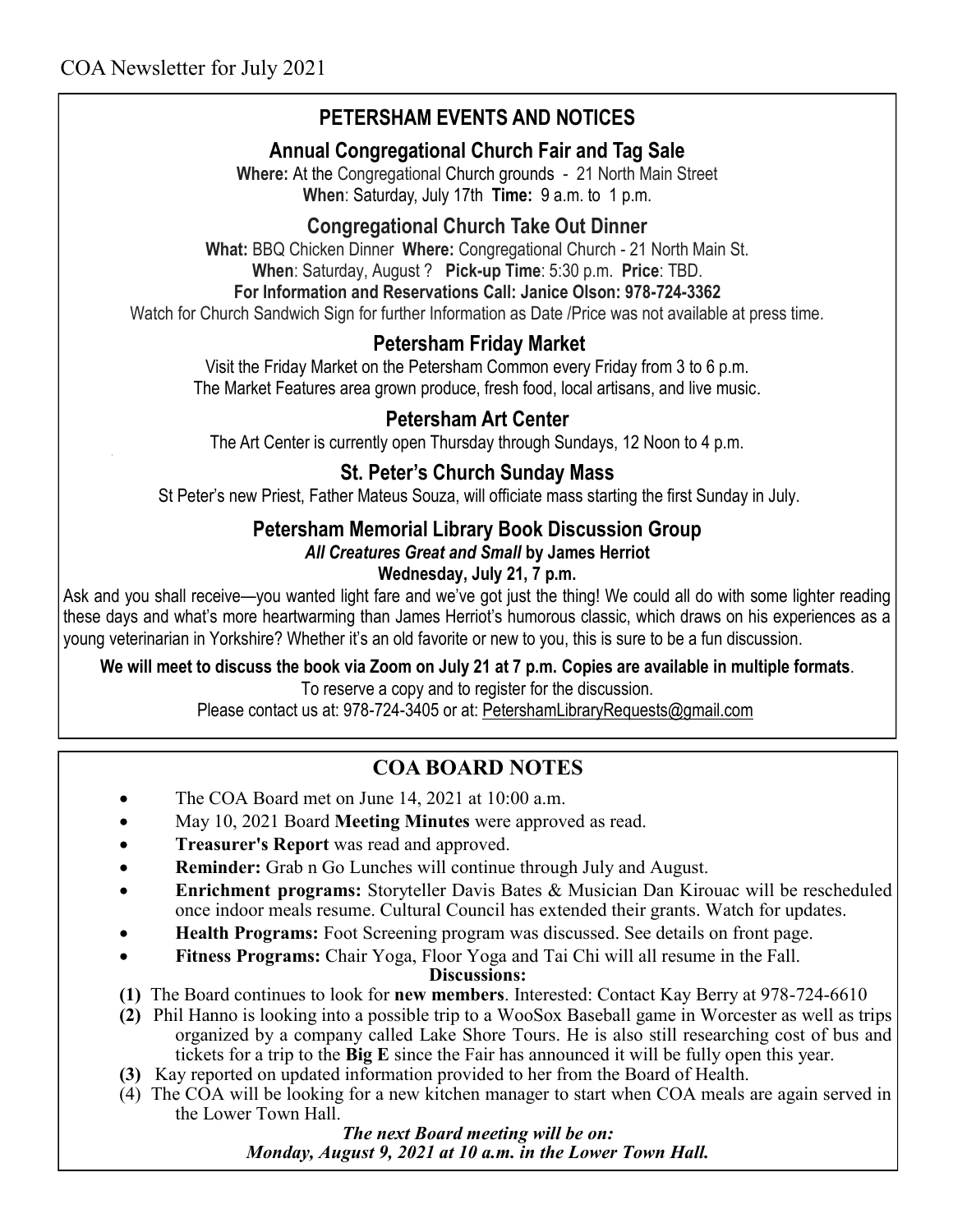### **Quotes by George Carlin**

**One tequila, two tequila, three tequila, floor. .** 

**Why is there an expiration date on sour cream?**

**Don't sweat the petty things and don't pet the sweaty things.**

**Isn't it a bit unnerving that doctors call what they do "practice"?**

**If the police arrest a mime, do they tell him he has the right to remain silent?**

**If man evolved from monkeys and apes, why do we still have monkeys and apes?**

**Why do they lock gas station bathrooms? Are they afraid someone will clean them?**

**If the "black box" is never damaged during a plane crash, why isn't the whole airplane made out of that stuff?**

# **DOOR - to - DOOR SALES**

*If you are considering hiring someone who knocks on your door and offers Home Improvement services….*

- Don't rush or feel pressured into making an immediate decision;
- Get a written estimate and tell them you will get back to them;
- Ask for and check out their references before agreeing to have work done;
- Get bids from established, local companies and compare prices;
- Check with the Town Office to see if they need a license or permit to solicit door to door;
- Check with your local consumer protection program or the police department.

# **CHARITY SCAMS**

*You get a call from a charity looking for donations. Scammers try to fool you into giving money using these tactics:*

- They rush you into making a donation;
- They use names that sound like a real charity;
- They change the caller ID to make you think it is a local caller.



- Research the charity before donating:
- Verify that the organization is registered with MA Attorney General's Office;
- Look up the charity online & read what others are saying about it.

If you have a consumer problem or question contact: *the Northwestern District Attorney's Consumer Protection Unit*: Greenfield 413-774-3186 or Northampton 413-586-9225

### **FEMA has Announced that Reimbursement for Covid-19 Related Funeral Expenses is Now Available!**

Applicant must show expenses were incurred after 1/20/2020. Death must have occurred in the U.S. Death certificate must state cause of death as Covid-19 or was likely the result of Covid-19. Assistance must not duplicate benefits already received from burial or funeral insurance or from volunteer agencies. To apply, call 844-684-6333; Mon - Fri; 9 a.m. to 9 p.m. Expect the call to last 20 minutes. There is no online application process. FEMA Warning: FEMA has received reports of scammers reaching out offering to register you for this program. FEMA will not contact you before you register.

# **COA Sponsored FALL YOGA, and T'AI CHI CLASSES**

**Tai Chi and Chair and Floor Yoga Classes will resume in the fall in The Town Hall. Kay Berry is the coordinator. If you have questions, call 978-724-6610 or email: PshamCOA@gmail.com**

**T'ai Chi classes with Valerie & Nick Wisnewski will resume in the fall** 

**Chair Yoga classes with Loren Magruder will resume in the fall**

 **Floor Yoga classes with Loren Magruder will resume in the fall** 

**Participants are asked to email or call if you are interested in attending**. **Email is [PshamCOA@gmail.com](mailto:PshamCOA@gmail.com) or phone Kay Berry at 978-724-6610.** 

Fitness, Yoga, and T'ai Chi classes are sponsored by the Petersham Council on Aging and are underwritten by the Executive Office of Elder Affairs.